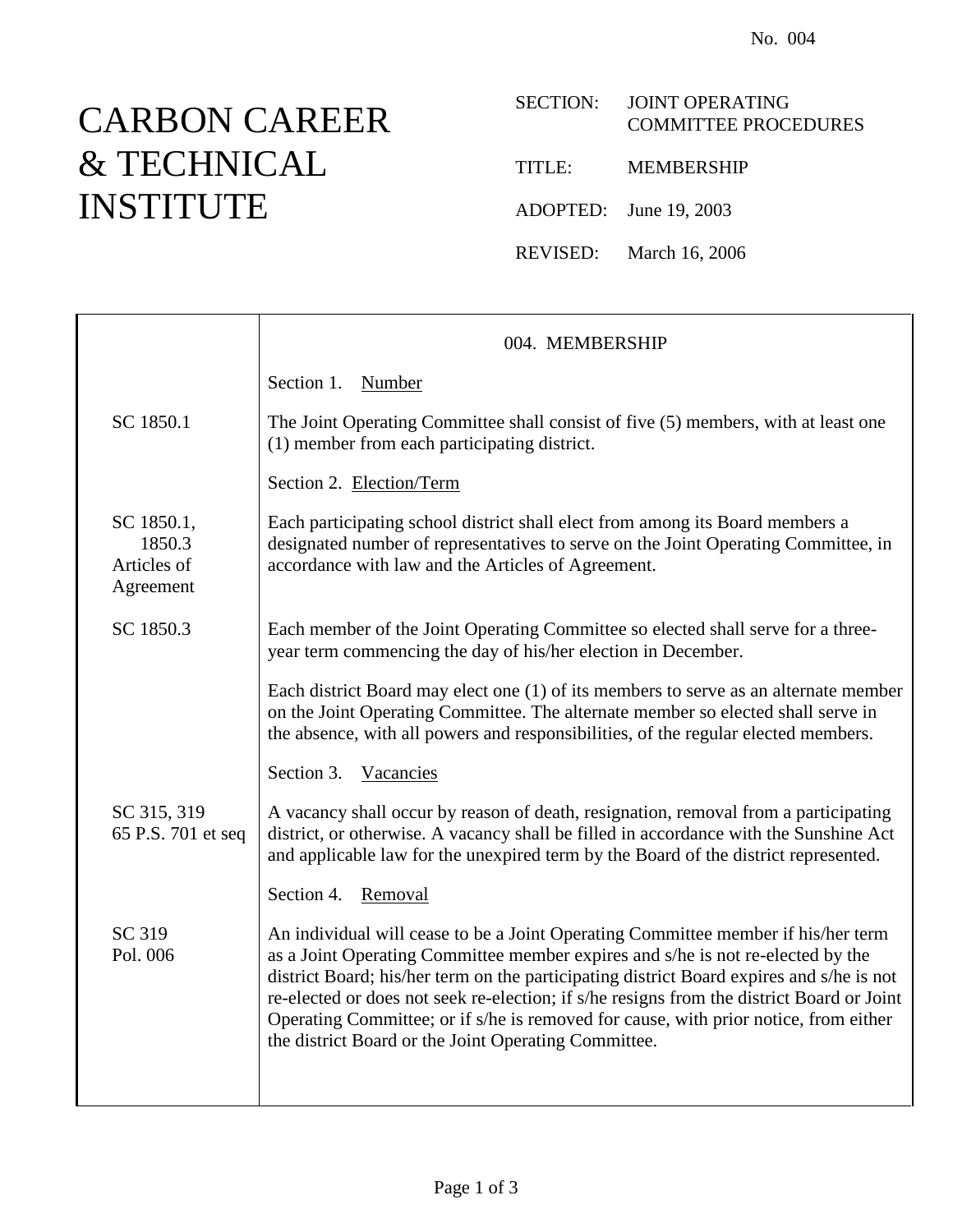|               | Section 5.<br><b>Expenses</b>                                                                                                                                                                                                                                                                                                                                                                                                                                                                                                                                                                                                                                                                                                                                                                                                                                                                                                                                          |
|---------------|------------------------------------------------------------------------------------------------------------------------------------------------------------------------------------------------------------------------------------------------------------------------------------------------------------------------------------------------------------------------------------------------------------------------------------------------------------------------------------------------------------------------------------------------------------------------------------------------------------------------------------------------------------------------------------------------------------------------------------------------------------------------------------------------------------------------------------------------------------------------------------------------------------------------------------------------------------------------|
| SC 516.1      | Joint Operating Committee members, a nonmember Joint Operating Committee<br>Secretary, and solicitor(s) shall be reimbursed for necessary expenses actually<br>incurred as delegates to any state convention or association of school directors'<br>convention held within the Commonwealth, or for necessary expenses actually<br>incurred in attendance authorized by the Joint Operating Committee at any other<br>meeting held within the Commonwealth or at an educational convention out-of-state.<br>All such expenses shall be itemized and made available for public inspection at the<br>next succeeding Joint Operating Committee meeting. No member shall be<br>reimbursed for more than two (2) such out-of-state meetings in one (1) school year.<br>Such expenses shall be reimbursed only upon presentation of an itemized, verified<br>statement, except that advance payments may be made upon presentation of<br>estimated expenses to be incurred. |
|               | Section 6. Orientation                                                                                                                                                                                                                                                                                                                                                                                                                                                                                                                                                                                                                                                                                                                                                                                                                                                                                                                                                 |
|               | The Joint Operating Committee believes that the preparation of each member for the<br>performance of duties is essential to the effectiveness of the Joint Operating<br>Committee's functioning. The Joint Operating Committee encourages each new<br>member to understand the functions of the Joint Operating Committee, acquire<br>knowledge of matters related to the operation of the school, and review Joint<br>Operating Committee procedures and policies.                                                                                                                                                                                                                                                                                                                                                                                                                                                                                                    |
|               | Section 7. Conferences                                                                                                                                                                                                                                                                                                                                                                                                                                                                                                                                                                                                                                                                                                                                                                                                                                                                                                                                                 |
| SC 516, 516.1 | In keeping with its stated position on the need for continuing inservice training and<br>development for its members, the Joint Operating Committee encourages the<br>participation of all members at appropriate conferences, workshops, and<br>conventions. In order to control both the investment of time and expenditure of<br>funds necessary to implement this policy, the Joint Operating Committee establishes<br>the following guidelines:                                                                                                                                                                                                                                                                                                                                                                                                                                                                                                                   |
|               | a. No member may attend a meeting at the expense of the Joint Operating<br>Committee without prior approval by the Joint Operating Committee.                                                                                                                                                                                                                                                                                                                                                                                                                                                                                                                                                                                                                                                                                                                                                                                                                          |
|               | b. Funds for participation at such meetings will be budgeted on an annual basis.                                                                                                                                                                                                                                                                                                                                                                                                                                                                                                                                                                                                                                                                                                                                                                                                                                                                                       |
|               | Reimbursement to Joint Operating Committee members for their travel expenses<br>$c_{\cdot}$<br>will be in accordance with this Joint Operating Committee procedure, Section 5.                                                                                                                                                                                                                                                                                                                                                                                                                                                                                                                                                                                                                                                                                                                                                                                         |
| SC 321        | Reimbursement shall be limited to actual expenses incurred, and shall not<br>d.<br>include or be construed to include compensation to individual Joint Operating<br>Committee members.                                                                                                                                                                                                                                                                                                                                                                                                                                                                                                                                                                                                                                                                                                                                                                                 |
|               |                                                                                                                                                                                                                                                                                                                                                                                                                                                                                                                                                                                                                                                                                                                                                                                                                                                                                                                                                                        |